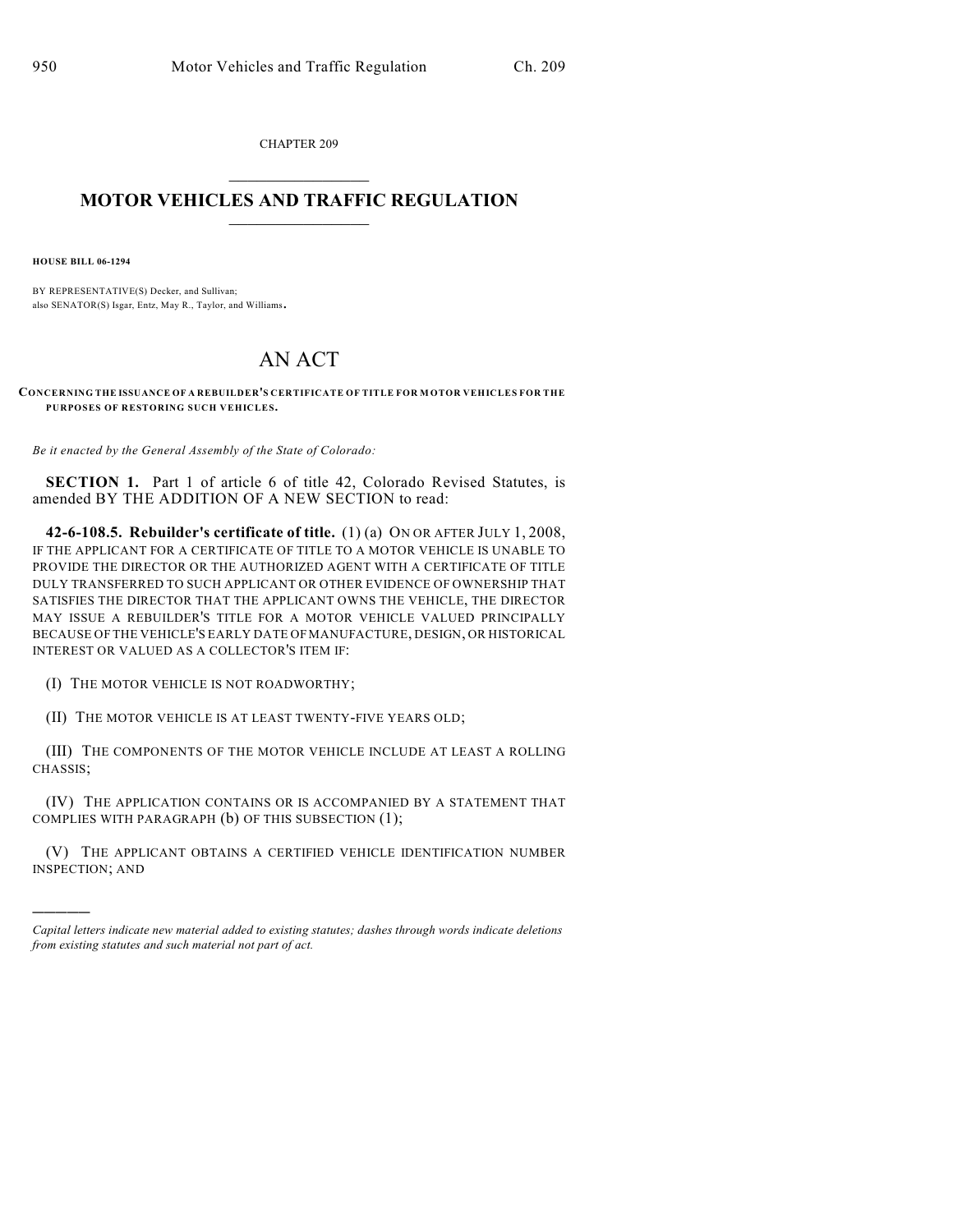(VI) THE APPLICANT PROVIDES SURETY THAT COMPLIES WITH SUBSECTION (3) OF THIS SECTION.

(b) THE STATEMENT REQUIRED BY SUBPARAGRAPH (IV) OF PARAGRAPH (a) OF THIS SUBSECTION (1) SHALL CONTAIN AN ACCOUNT OF THE FACTS BY WHICH THE APPLICANT ACQUIRED OWNERSHIP OF THE VEHICLE, THE SOURCE OF THE TITLE TO THE VEHICLE, AND SUCH OTHER INFORMATION AS THE DIRECTOR MAY REQUIRE. THE STATEMENT SHALL CONTAIN A WRITTEN DECLARATION THAT IT IS MADE UNDER THE PENALTIES OF PERJURY IN THE SECOND DEGREE, AS DEFINED IN SECTION 18-8-503, C.R.S.

(2) IF A MOTOR VEHICLE TITLED PURSUANT TO THIS SECTION IS LATER MADE ROADWORTHY, THE DEPARTMENT SHALL ISSUE TO AN APPLICANT A STANDARD CERTIFICATE OF TITLE IF THE APPLICANT OBTAINS A CERTIFIED VEHICLE IDENTIFICATION NUMBER INSPECTION.

(3) (a) THE APPLICANT SHALL FURNISH EVIDENCE OF A SAVINGS ACCOUNT, DEPOSIT, OR CERTIFICATE OF DEPOSIT MEETING THE REQUIREMENTS OF SECTION 11-35-101, C.R.S., OR A GOOD AND SUFFICIENT BOND WITH A CORPORATE SURETY. THE SURETY SHALL BE IN AN AMOUNT FIXED BY THE DIRECTOR, BUT NOT LESS THAN TWICE THE REASONABLE VALUE OF THE VEHICLE, DETERMINED AS OF THE TIME OF APPLICATION. THE APPLICANT AND THE APPLICANT'S SURETY SHALL HOLD HARMLESS ANY PERSON WHO SUFFERS LOSS OR DAMAGE BY REASON OF THE FILING OF A CERTIFICATE OF TITLE UNDER THIS SECTION.

(b) IF A PERSON SUFFERS LOSS OR DAMAGE BY REASON OF THE FILING OF A CERTIFICATE OF TITLE UNDER THIS SECTION, THE PERSON SHALL HAVE A RIGHT OF ACTION AGAINST THE APPLICANT AND THE SURETY ON THE APPLICANT'S BOND, AGAINST EITHER OF WHOM THE PERSON DAMAGED MAY PROCEED INDEPENDENTLY OF THE OTHER.

(4) A MOTOR VEHICLE TITLED PURSUANT TO THIS SECTION SHALL NOT:

(a) BE DRIVEN ON THE HIGHWAYS UNTIL IT COMPLIES WITH SUBSECTION (5) OF THIS SECTION; OR

(b) BE DEEMED A SALVAGE VEHICLE OR RECEIVE A SALVAGE CERTIFICATE OF TITLE.

(5) (a) IF THE MOTOR VEHICLE'S FRAME AND BODY IDENTIFICATION NUMBERS DO NOT MATCH THE MANUFACTURER'S NUMBERING SYSTEM AS BEING ORIGINALLY MATED OR IS RECONSTRUCTED FROM SALVAGE PARTS OR OTHER MOTOR VEHICLES OR REPRODUCTION PARTS, AN APPLICATION FOR TITLE UNDER SUBSECTION (1) OR (2) OF THIS SECTION SHALL BE ACCOMPANIED BY EVIDENCE OF OWNERSHIP, ACCEPTABLE TO THE DIRECTOR, OF THE PARTS, OTHER MOTOR VEHICLES, OR REPRODUCTION COMPONENTS USED IN THE RECONSTRUCTION.

(b) THE EVIDENCE REQUIRED BY PARAGRAPH (a) OF THIS SUBSECTION (5) SHALL INCLUDE OR BE ACCOMPANIED BY AN AFFIDAVIT STATING THE FACTS CONCERNING THE RECONSTRUCTION AND AN AFFIDAVIT OF PHYSICAL INSPECTION THAT INCLUDES